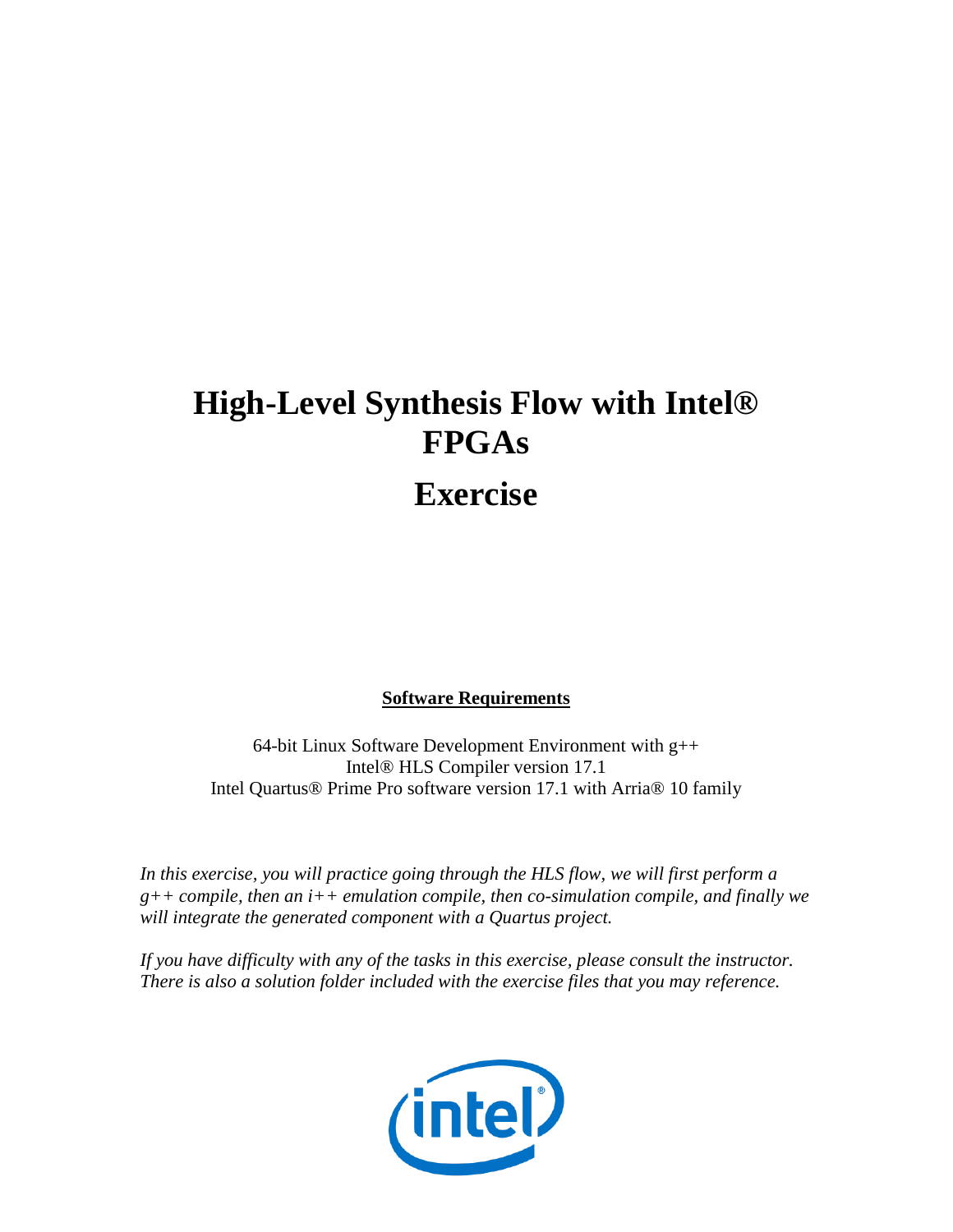### **Step 1. Perform g++ Compile**

- \_\_\_\_ 1. Go to the IntroHLS directory in the terminal
	- *a.* "cd <install\_directory>/IntroHLS"
- \_\_\_\_ 2. Examine mult.cpp in your favorite text editor
	- *a.* "gedit mult.cpp"

*In this file, my HLS component is called mymult and it simply does a multiply of 2 integer arguments. The testbench main will loop through 10 random set of values and verify that the HLS component results matches the multiply results from the testbench.*

- *b.* Close gedit window when done by clicking the x in the top left corner
- \_\_\_\_ 3. Examine the Makefile
	- *a.* "gedit Makefile"

*In this file you see the 4 targets that's been setup. The gpp.exe target performs a g++ compile. The emu.exe target performs i++ with march=x86-64, the fpga.exe is the cosimulation compile. And the fpga\_ghdl.exe is the cosimulation compile with full signal logging.*

- *b.* Close gedit window when done by clicking the x in the top left corner
- $\_\_$ 4. Perform the g++ compile.
	- *a.* In the terminal type "make gpp.exe"

*Ensure the compile is error free.*

- \_\_\_\_ 5. Execute gpp.exe
	- *a.* Type "./gpp.exe"

*You should see the ten sets of correct results*

```
[student]:~/fpga_trn/IntroFPGA_v17.1/IntroHLS $ make gpp.exe<br>g++ -I/home/student/inteldevstack/intelFPGA_pro//19.1/hls/bin/../include -std=c++11 mult.cpp -o
gpp.exe
[student]:~/fpga_trn/IntroFPGA_v17.1/IntroHLS $ ./gpp.exe
3 * 6 = 187*5=353*5=155*2=12*1=92*7=140*9=03*6=180*6=0
 *6=12
```
### **Step 3. Perform i++ x86 Emulation Compile**

1. Type "make emu.exe"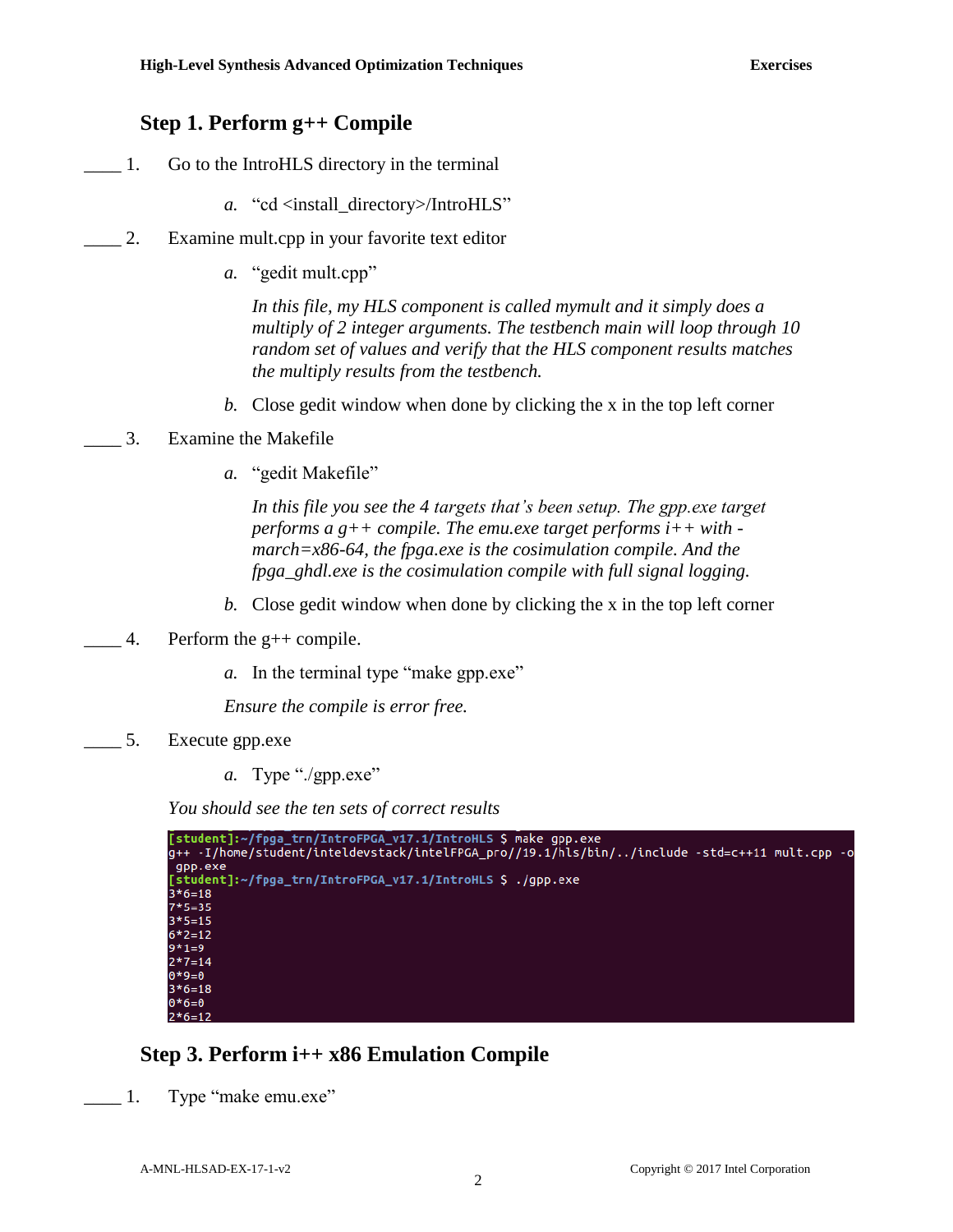*This will perform the same compile as the g++ compile but using the makefilecompatible i++ Intel® HLS Compiler. In emulation, the component is still compiled and executed just like any other c++ function.*

2. Execute emu.exe by typing "./emu.exe"



*You should see that the emulation compile behaves exactly the same as the gpp compile*

## **Step 4. Perform Co-simulation Compilation**

1. Type "make fpga.exe"

In the cosimulation flow, the main() testbench is still executed as software, but the *component is executed in ModelSim simulator. When using -march=Arria10, the HLS compiler is generating the HDL for the mymult component and because of that it will take a few minutes.*

\_\_\_\_ 2. Execute fpga.exe by typing "./fpga.exe" in the terminal window



*You should see that the cosimulation compile should match the result from the previous runs. Now you see how easy it is to perform a functional simulation of your HLS component.*

## **Step 5. Perform co-simulation with logging of HDL signals**

1. Type "make fpga\_ghdl.exe"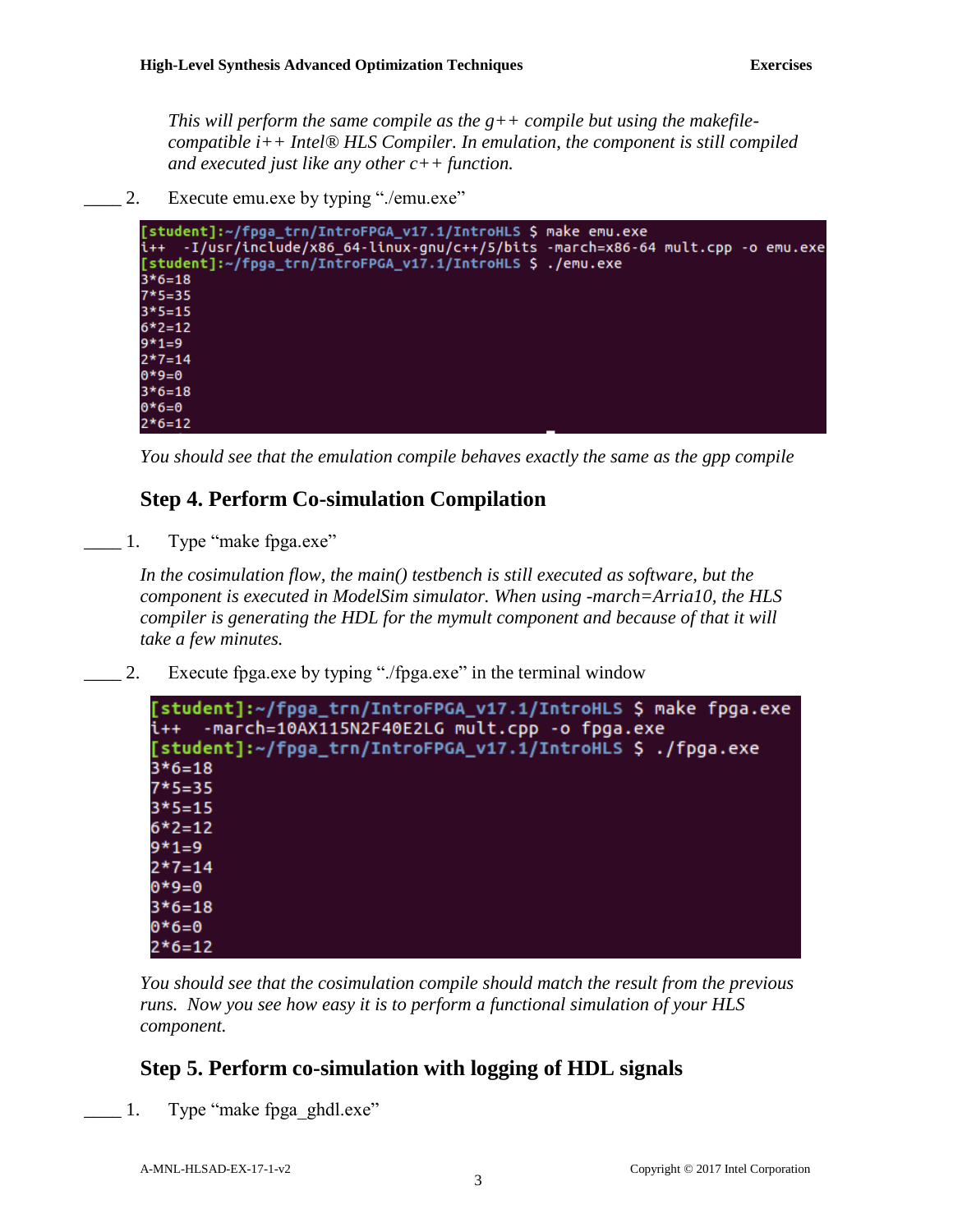*With i++ -ghdl, the ModelSim testbench generated will log all HDL signals in a wlf file.*

2. Execute fpga\_ghdl.exe by typing "./fpga\_ghdl.exe"

*You should again see results that match the previous compiles*

- \_\_\_\_ 3. Open the vsim.wlf file in ModelSim
	- *a. Type "vsim fpga\_ghdl.prj/verification/vsim.wlf"*
- \_\_\_\_ 4. Add signal to the Waveform viewer
	- *a.* Find mymult\_inst in the vsim-Default window and click on it

*The objects window should now display signals from mymult*

- *b.* In the objects windows press Ctrl+a to select all objects
- *c.* Right click and select Add Wave
- *d.* In the Wave viewer, right click and choose Zoom Full
- *e.* For a, b, and return data, right click and choose Radix → Decimal
- *f.* Zoom in and out until you see a clear picture of the waveform and results

| $\overline{\overline{\overline{M}}}$                                                                                                                                                                                                                                                                                                                                                                                                                                  |                                                                                                                                                |                            |                                                                                                                                                                                                                                                 | ModelSim - Intel FPGA Edition 10.5c    |                     |                                               |                                    |                                                                                    |
|-----------------------------------------------------------------------------------------------------------------------------------------------------------------------------------------------------------------------------------------------------------------------------------------------------------------------------------------------------------------------------------------------------------------------------------------------------------------------|------------------------------------------------------------------------------------------------------------------------------------------------|----------------------------|-------------------------------------------------------------------------------------------------------------------------------------------------------------------------------------------------------------------------------------------------|----------------------------------------|---------------------|-----------------------------------------------|------------------------------------|------------------------------------------------------------------------------------|
| View Compile Simulate Add Wave Tools Layout Bookmarks Window Help<br>File Edit                                                                                                                                                                                                                                                                                                                                                                                        |                                                                                                                                                |                            |                                                                                                                                                                                                                                                 |                                        |                     |                                               |                                    |                                                                                    |
| 日 - 1 日 1 4 4   X 4 临 : 0 : 1 0 - ハ 1 - 1   少 1 1 1   少 1 1 1   少                                                                                                                                                                                                                                                                                                                                                                                                     |                                                                                                                                                |                            | 911年半1日                                                                                                                                                                                                                                         |                                        |                     | 100日  田田医の  盟盟の  そのま  出 金高                    | Layout Simulate                    | $\overline{\phantom{a}}$                                                           |
| ColumnLayout Default                                                                                                                                                                                                                                                                                                                                                                                                                                                  | $\mathcal{A}$                                                                                                                                  |                            | I O DO III ALL                                                                                                                                                                                                                                  | <b>下向金山油 B</b>                         |                     | 書書社出記正式 3 800 480 Boll Search:                |                                    | $\mathcal{A} \otimes \mathcal{A} \otimes \mathcal{B} \otimes \mathcal{B}$<br>▼麻乾疹│ |
|                                                                                                                                                                                                                                                                                                                                                                                                                                                                       |                                                                                                                                                |                            |                                                                                                                                                                                                                                                 |                                        |                     |                                               |                                    |                                                                                    |
| when - Default = = = = + d' x                                                                                                                                                                                                                                                                                                                                                                                                                                         | <b>Objects</b>                                                                                                                                 | $+$ $+$ $\times$<br>- 5555 | Wave - Default :                                                                                                                                                                                                                                |                                        |                     |                                               |                                    |                                                                                    |
| # Instance                                                                                                                                                                                                                                                                                                                                                                                                                                                            | <b>W</b> Name                                                                                                                                  | 관 ● 90250 ps >             | Ho.                                                                                                                                                                                                                                             | Msas                                   |                     |                                               |                                    |                                                                                    |
| <b>E</b> -Lith<br><b>B</b> clock reset inst<br>component dpi controller my<br><b>E-</b> doncatenate component done<br>concatenate component wait<br>main dpi controller inst<br>in mymult component dpi cont<br>mymult component dpi cont<br>$\rightarrow$ mymult component dpi cont $\parallel$ $\rightarrow$ returndata<br>$\blacksquare$ mymult inst<br>s-1 split component start inst<br>stream source dpi bfm mym<br>F-1 stream source dpi bfm mym<br>ing_mapper | l∎ Ara<br>la 4≻ b<br>$\blacktriangle$ start<br><b>busy</b><br>$\triangle$ clock<br>$\blacktriangleright$ resetn<br>& done<br>$\triangle$ stall |                            | the the theorymult inst/a<br><b>D A</b> /tb/mymult inst/b<br>the mymult inst/start<br>tb/mymult_inst/busy<br>tb/mymult inst/clock<br>tb/mymult inst/resetn<br>the /mymult inst/done<br>the /mymult_inst/stall<br>■ ★ /tb/mymult inst/returndata | sto<br>sto<br>St1<br>st1<br>sto<br>sto | 3.<br>ി റ<br>ு<br>6 | $\overline{\text{18}}$ $\overline{\text{10}}$ | lî o<br>15.<br>- Itol<br>135<br>ा० | lïs.<br>- Do<br>n 5                                                                |

5. As you can see, the results should match the command line.

*Notice how the start signal matches with a and b inputs while the return data matches with the done signal.*

*Notice also that the component executing inside this testbench is not pipelined. In the HLS class we would teach you how to generate an enqueued pipelined testbench.*

\_\_\_\_ 6. Close the ModelSim simulator

## **Step 7. Perform Quartus Compilation to Generate QoR Results**

- $\Box$  1. Perform i++ with the --quartus-compile option
	- *a.* i++ -march=10AX115N2F40E2LG --quartus-compile mult.cpp -o fpga.exe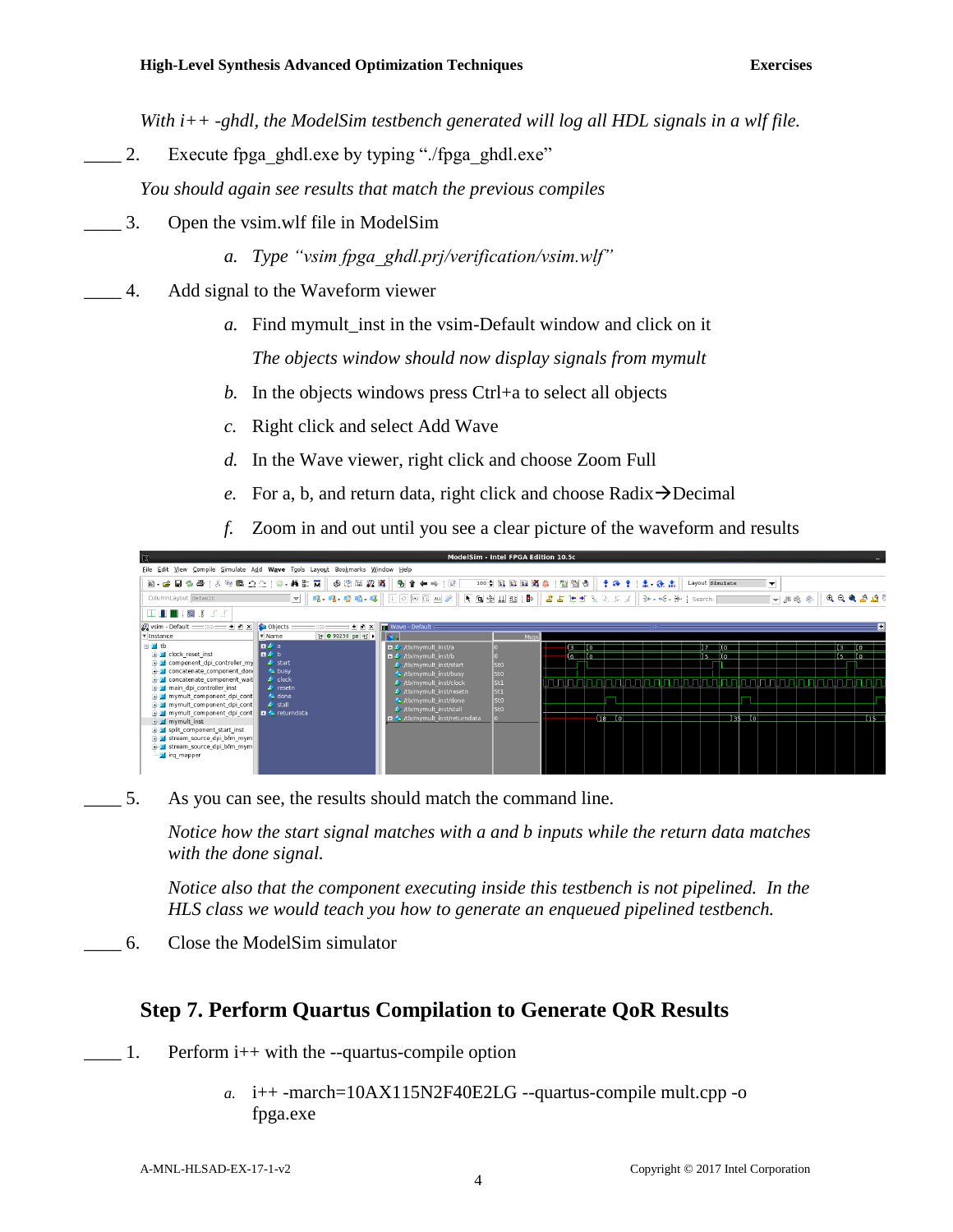*This will perform a Quartus compilation on all of the components in the cpp file. The final QoR results such as fmax and resource utilization will be added to the HTML report. A Quartus compilation will take several minutes.*

- $\Box$  2. Open the HTML report
	- a. firefox fpga.prj/reports/report.html

*This is the main HTML report containing static feedback on the component.*

| $\Box$                                   | Report: . / fpga - Mozilla Firefox                                                            |  |  |  |  |  |
|------------------------------------------|-----------------------------------------------------------------------------------------------|--|--|--|--|--|
| Report: ./fpga                           | $\times$                                                                                      |  |  |  |  |  |
| ↩<br>仆                                   | file:///home/student/fpga_trn/IntroFPGA_v17.1/IntroHLS/fpga.prj/rep<br>G)                     |  |  |  |  |  |
| <b>Reports</b><br><b>Summary</b>         | Throughput Analysis <del>▼</del><br>System Viewers <del>▼</del><br>Area Analysis <del>-</del> |  |  |  |  |  |
| <b>Summary</b>                           |                                                                                               |  |  |  |  |  |
| Info                                     |                                                                                               |  |  |  |  |  |
| Project Name                             | ./fpga                                                                                        |  |  |  |  |  |
| Target Family, Device                    | Arria10, 10AX115N2F40E2LG                                                                     |  |  |  |  |  |
| i++ Version                              | 19.1.0 Build 216                                                                              |  |  |  |  |  |
| Quartus Version                          | 17.1.1 Build 273 Pro                                                                          |  |  |  |  |  |
| Command                                  | i++ -march=10AX115N2F40E2LG --quartus-compile mult.cpp -o fpga.exe                            |  |  |  |  |  |
| <b>Reports Generated At</b>              | Wed Feb 27 11:09:07 2019                                                                      |  |  |  |  |  |
| <b>Synthesized Function Name Mapping</b> |                                                                                               |  |  |  |  |  |
| <b>User-defined Function Name</b>        | <b>Mapped Function Name</b>                                                                   |  |  |  |  |  |
| mymult(int, int)                         | mymult                                                                                        |  |  |  |  |  |

\_\_\_\_ 3. Examine the Summary page

*This is where you'll see the Quartus generated Fmax and Resource utilization information along with estimated resources for each component*

\_\_\_\_ 4. Go to loop analysis by using the drop down menu at the top of the page

*This tab contains information on how loops in the components are optimized*

\_\_\_\_ 5. Go to Area analysis of source

*Here if you expand the System and the component you'll see the estimated resource consumption of each line of code*

- \_\_\_\_ 6. Experiment with the Component Viewer and the Component Memory Viewer
- \_\_\_\_ 7. Go to verification statistics

*Here you'll see the performance details of the 10 invocations we ran from the testbench*

\_\_\_\_ 8. Close the HTML Report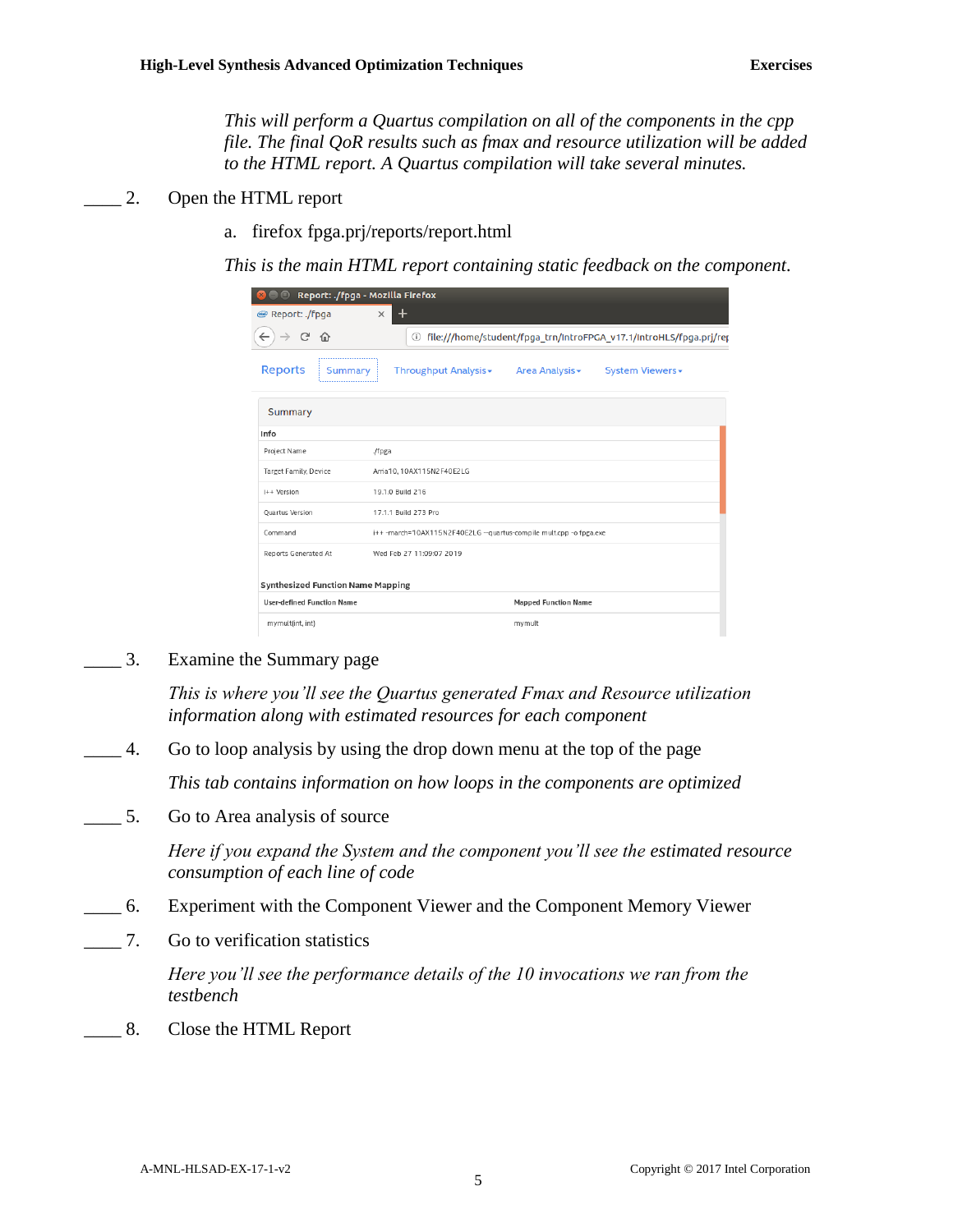# **Exercise Manual**

# *for*

# **High-Level Synthesis Advanced Optimization Techniques**

**Software Requirements**

64-bit Linux Software Development Environment with g++ Intel® HLS Compiler version 17.1 Intel Quartus® Prime Pro software version 17.1 with Arria® 10 family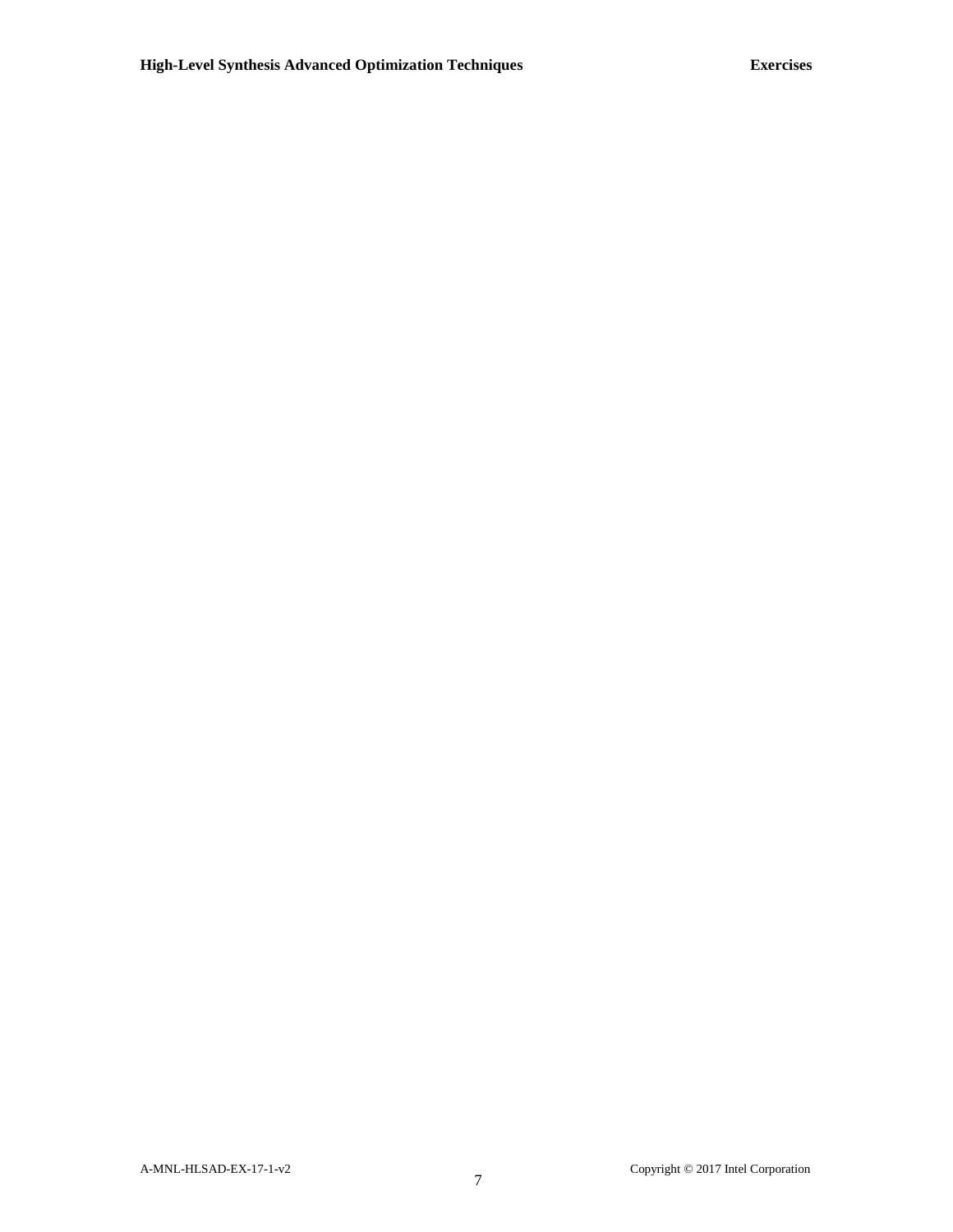# Exercise 1

# Optimizing loop pipelining performance by relaxing data dependencies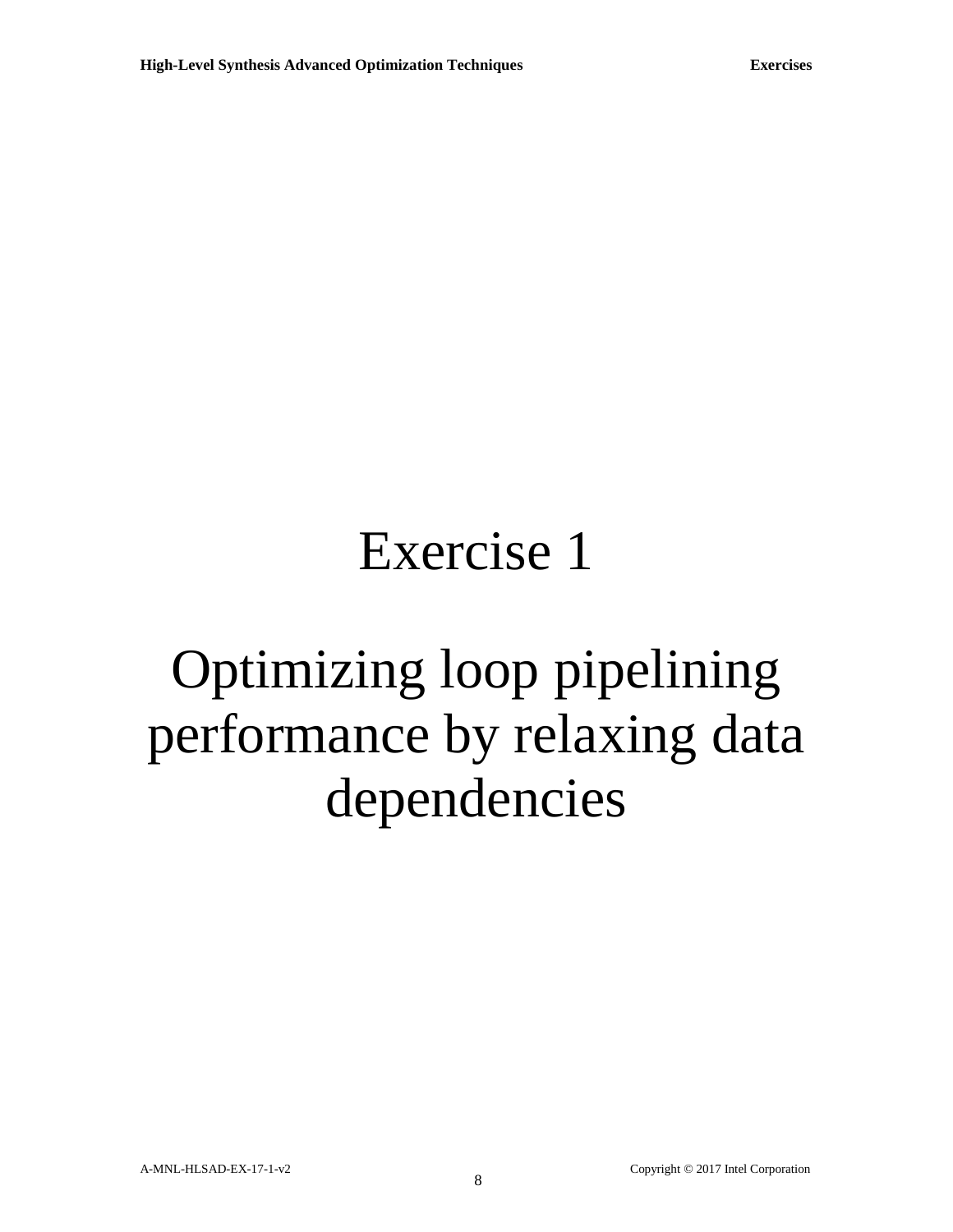In this exercise, you will practice using a few common techniques to improve the loop *pipelining performance. In this lab, our component will simply sum the elements in an array* 

*If you have difficulty with any of the tasks in the exercises, please consult the instructor. There is also a solution folder included with the exercise files that you may reference.*

### **Step 1. Setup Virtual Machine Lab Environment**

- \_\_\_\_ 1. In Windows explorer, navigate to the flash drive
- \_\_\_\_ 2. Go into the FPGA\_Train\_CentOS6 directory
- \_\_\_\_ 3. Double click on FPGA\_Train\_CentOS6.vbox

*This should start Oracle VM VirtualBox and boot the machine.*

*If the VM did not boot automatically, try removing but NOT deleting the existing machines inside VirtualBox and add the .vbox file on the flash drive and start the VM.*

- \_\_\_\_ 4. Log into the VM as User:Student Password: QPrime.1
- \_\_\_\_ 5. Open a terminal
	- *a.* Applications→System Tools→Terminal
- \_\_\_\_ 6. Navigate to the course directory
- \_\_\_\_ 7. Type "cd fpga\_trn/HLS\_ad"
- 8. Perform "ls"
- 1. g. S. If there's an "hls\_ad\_17\_1" directory, please remove it
	- *a.* Type "rm -rf hls ad 17 1"
- $\frac{10}{\text{J}}$  Unzip hls\_ad\_17\_1\_v2.tar.gz
	- *a.* Type "tar -xvf hls\_ad\_17\_1\_v2.tar.gz"

*This will unzip the course files into the appropriate folder. If the tar.gz files is not there with the exact same name, please consult the instructor.*

- 11. Go into the course directory
	- *a.* Type "cd hls\_ad\_17\_1"
- 12. Source the course environment
	- *a.* Examine init.sh using your favorite text editor (For example gedit)
		- *i. gedit init.sh*

*This script set up the directories for ModelSim, Quartus, and HLS tools*

- *b.* Execute the script
	- i. Type "source init.sh" in the terminal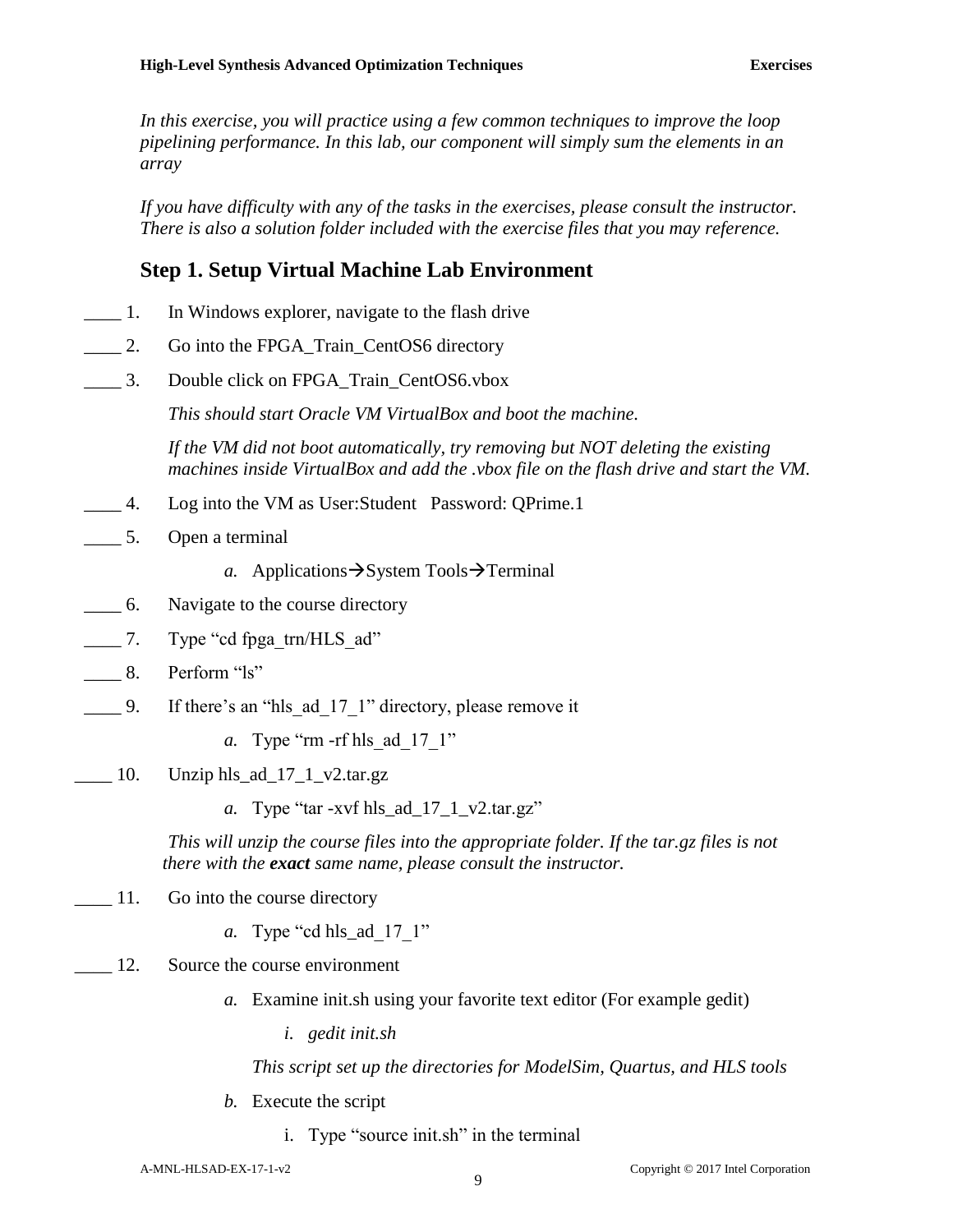# **Step 2. Optimize the Loop**

| $\overline{1}$ . | Change directory into the summation directory                                                                                                                                                        |
|------------------|------------------------------------------------------------------------------------------------------------------------------------------------------------------------------------------------------|
|                  | cd summation                                                                                                                                                                                         |
| 2.               | Open summation.cpp                                                                                                                                                                                   |
|                  | In this program we simply loop through all the double elements of an array and<br>perform an summation                                                                                               |
| 3.               | Compile the component in emulation mode                                                                                                                                                              |
|                  | i++ summation.cpp                                                                                                                                                                                    |
| 4.               | Execute the newly created executable                                                                                                                                                                 |
|                  | ./a.out                                                                                                                                                                                              |
|                  | Ensure the HLS component result are the same as the CPU result                                                                                                                                       |
| $\_\_\$ 5.       | Compile the component in cosimulation mode                                                                                                                                                           |
|                  | i++ -march=Arria10 summation.cpp                                                                                                                                                                     |
| 6.               | Execute the newly created executable and ensure the results are the same                                                                                                                             |
|                  | ./a.out                                                                                                                                                                                              |
| 7.               | Open the HTML report                                                                                                                                                                                 |
|                  | firefox a.prj/reports/report.html                                                                                                                                                                    |
| $\sim$ 8.        | Note the resource consumption in the summary report                                                                                                                                                  |
|                  | ALUTS FFS RAMS<br>DSPs                                                                                                                                                                               |
| 9.               | Note the latency of the component                                                                                                                                                                    |
|                  | Avg Latency                                                                                                                                                                                          |
| 10.              | Examine the loop report and note the II of the for loop                                                                                                                                              |
|                  | II:                                                                                                                                                                                                  |
|                  | You should see that the loop inside the component has a high II due to data<br>dependency caused by the double-precision floating-point add                                                          |
| 11.              | Use the shift register technique to relax the distance between dependencies for the<br>loop                                                                                                          |
|                  | If you feel confident about your understanding of the technique, go ahead and attempt<br>this yourself. If you need additional help, follow the substeps below, and it'll guide<br>you step-by-step. |
|                  | Delete the line that sets the result inside the loop.                                                                                                                                                |
|                  |                                                                                                                                                                                                      |

b. Before loop, define a double array of II (II should  $= 14$ ) elements. Name the array sum\_copies[14]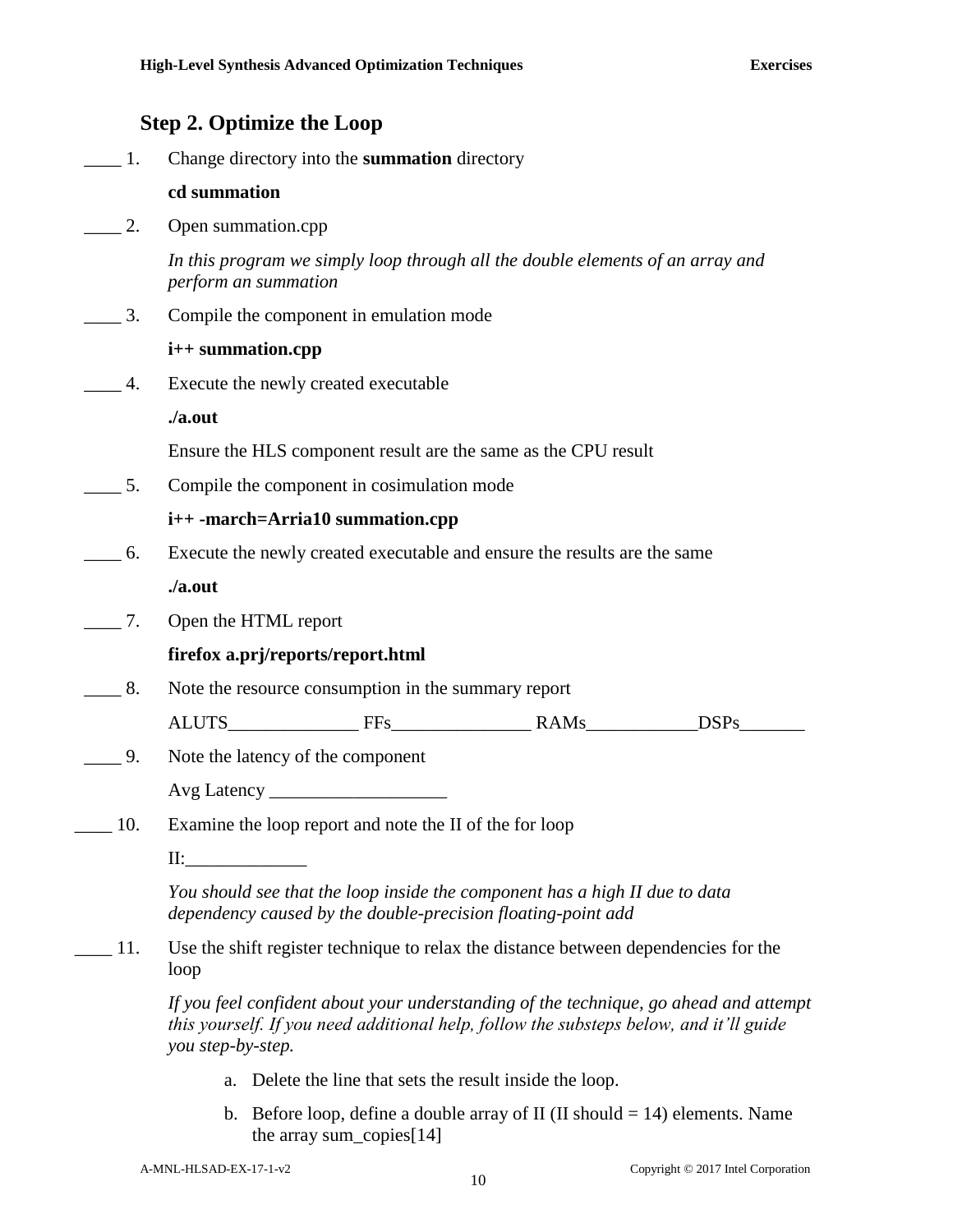- c. Initialize all member of the sum\_copies array to 0 using a loop;
- d. Inside the original inner loop, create the double variable "**cur"** and set it to the sum of the top of the sum\_copies array and a in[i]

*In our accumulation, we're only using the top copy of sum\_copies*

- e. After the previous step, shift all values of sum\_copies up. Create a loop that starts at the top and decrements. And set each element to be the value of the previous element in the array.
- f. After the previous step, set sum copies [0]  $=cur$ ;
- g. After the main loop. Loop through all elements of sum\_copies and accumulate it to "**result**".
- 12. Recompile using the emulation flow and verify the component still works.

*Because we're changing the order of floating point operation. You may see a slight difference in the HLS result and the CPU result.*

\_\_\_\_ 13. Compile the design in the cosimulation mode

#### **i++ -march=Arria10 summation.cpp**

14. Test the executable

**./a.out**

\_\_\_\_ 15. Open the HTML report

#### **firefox a.prj/reports/report.html**

16. Go to the Loop Analysis Report

*Is the II of the main loop at 1 now? If it's not, you may need to go back and fix your code.*

*You should also see that the other loops are Auto-enrolled*

*If you do not see this result, you may need to use #pragma unroll to unroll the shift register loop.*

| Component: summation (summation.cpp:10)   |     |     | Task function |                         |
|-------------------------------------------|-----|-----|---------------|-------------------------|
| summation.B1.start (Component invocation) | No  | n/a | n/a           | Out-of-order inner loop |
| Fully unrolled loop (summation.cpp:13)    | n/a | n/a | n/a           | Auto-unrolled           |
| Fully unrolled loop (summation.cpp:26)    | n/a | n/a | n/a           | Auto-unrolled           |
| summation.B2 (summation.cpp:16)           | Yes |     | n/a           |                         |
| Fully unrolled loop (summation.cpp:20)    | n/a | n/a | n/a           | Auto-unrolled           |

\_\_\_\_ 17. Go to the Verification statistics report

What's the avg Latency now?

18. Go to the summary report and note the resource consumption

ALUTs\_\_\_\_\_\_\_\_\_\_\_ FFs\_\_\_\_\_\_\_\_\_\_\_\_ RAMs\_\_\_\_\_\_\_\_\_\_\_\_ DSPs\_\_\_\_\_\_\_\_\_\_\_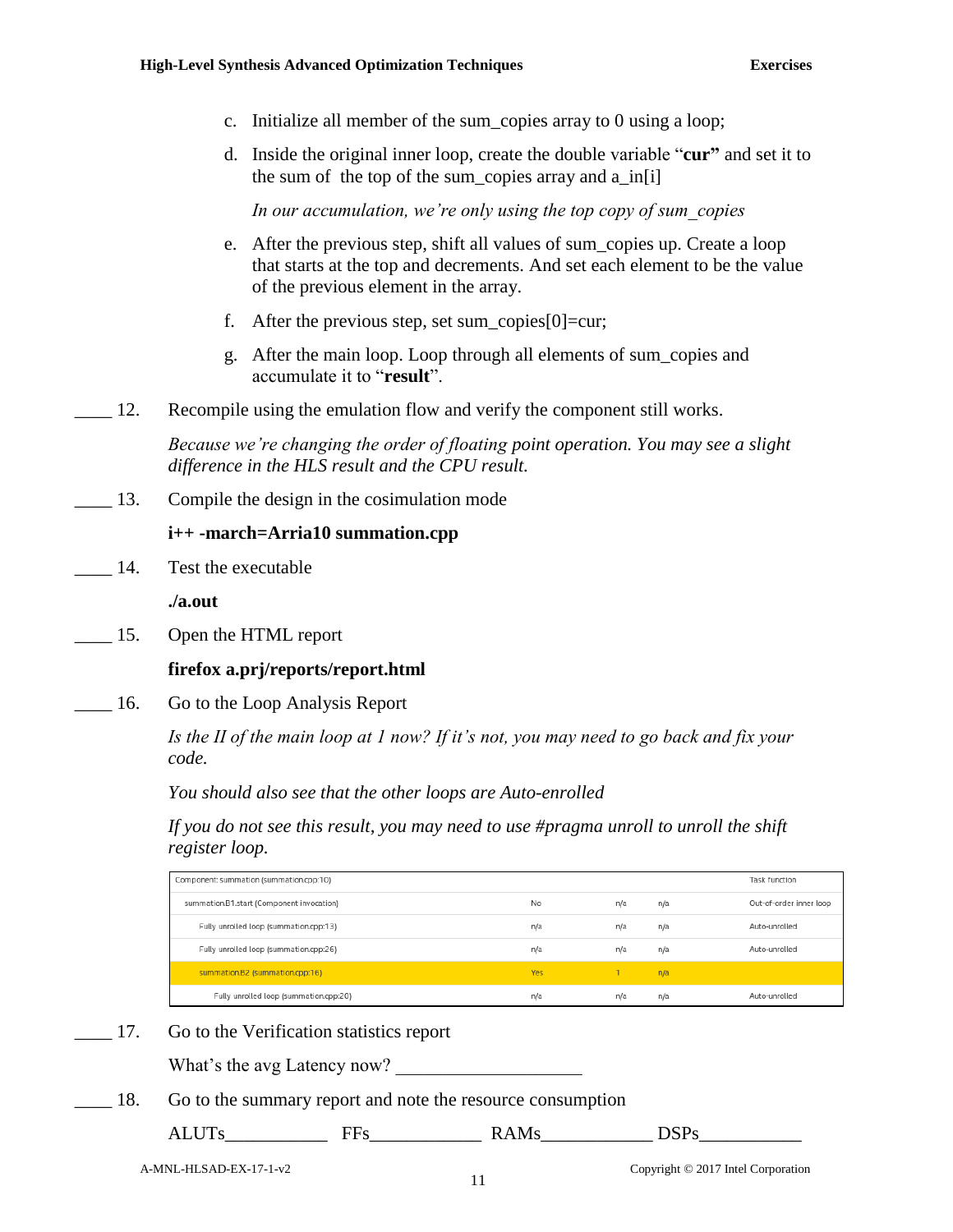*As you can see there is a significant increase in resources to achieve the maximum throughput.*

\_\_\_\_ 19. As you probably have noticed, the compiler automatically unrolled 3 loops with constant loop counts but also threw a compiler warning.

To remove the warning, manually apply the **#pragma unroll** to those 3 loops

\_\_\_\_ 20. Compile for cosimulation, execute the component and make sure the result stayed the same in the HTML report.

#### **Exercise Summary**

- Practiced executing component in emulation and cosimulation mode
- Examined the HTML reports
- Fixed data dependency issues from the optimization report

## **END OF EXERCISE 1**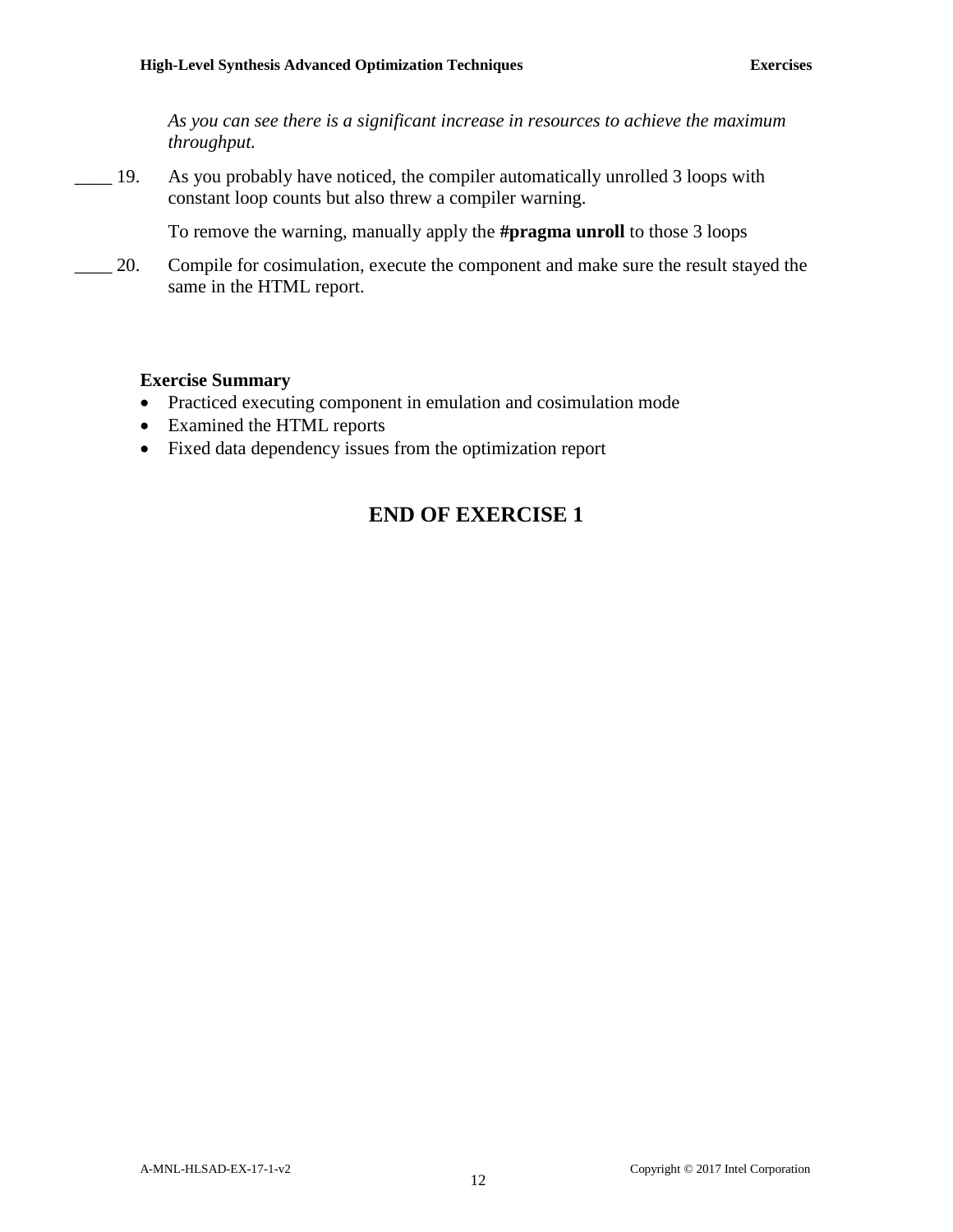# Exercise 2

# Local Memory Optimizations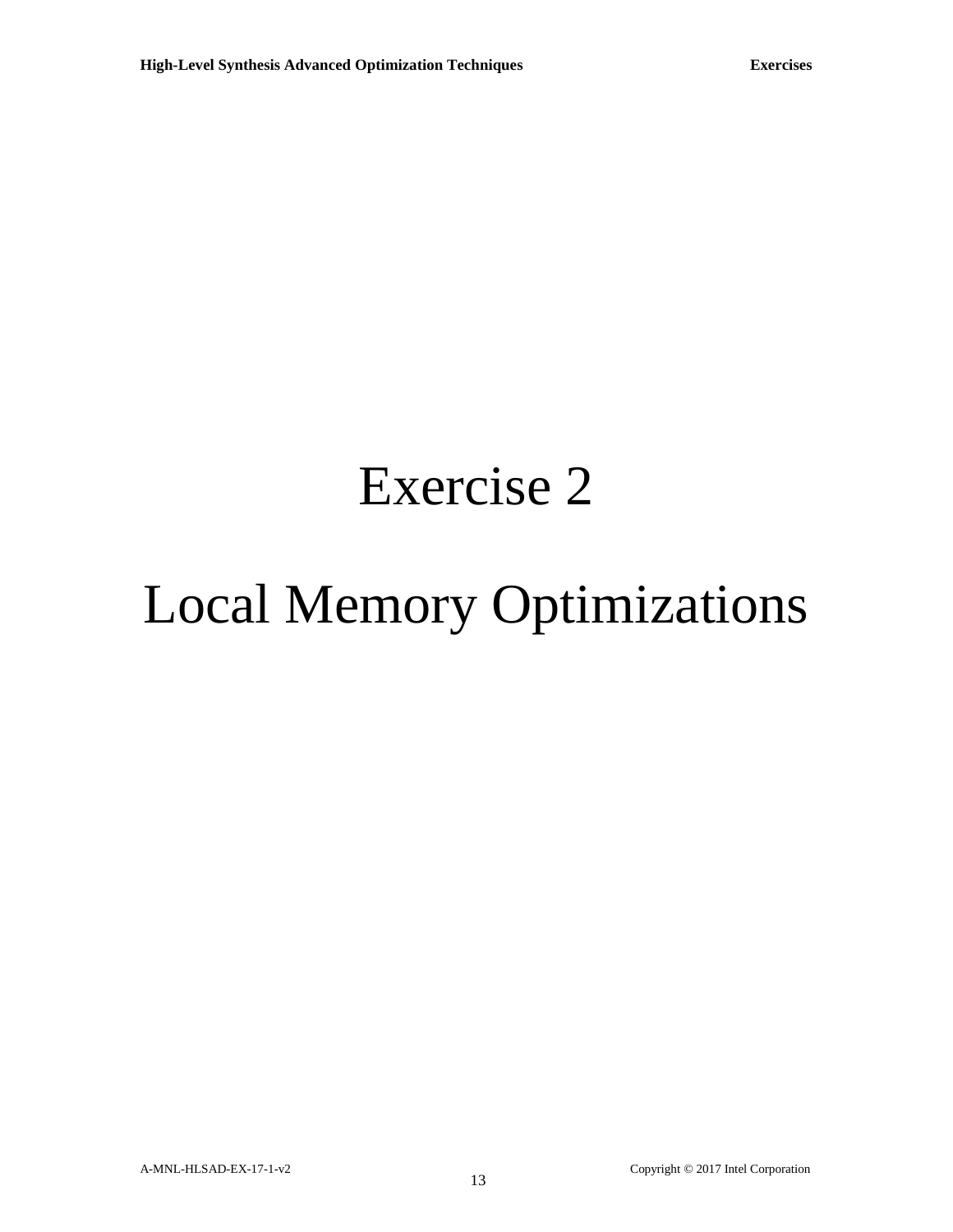*In this exercise, you will practice using a few common techniques to improve local memory architecture in a component. We will look at how to bank explicitly on specified bits, how to guide the compiler to build a stall-free memory architecture, and how to merge memory.*

## **Step 1. Memory Banking and Coalescing**

- \_\_\_\_ 1. If you haven't already done so, open a terminal inside the VM, and source init.sh in the \$HOME/fpga\_trn/HLS\_ad/hls\_ad\_17\_1 directory
- \_\_\_\_ 2. Change directory into the **memory** directory
- \_\_\_\_ 3. Open bankbits.cpp

*This is a simple memory example, we have a static local array a. Based on the values of the input arguments, we will perform 4 unrolled writes and 4 reads.*

\_\_\_\_ 4. Compile bankbits for the FPGA

#### **i++ --fpga-only -march=arria10 bankbits.cpp**

\_\_\_\_ 5. Open the HTML report

#### **firefox a.prj/reports/report.html**

\_\_\_\_ 6. Note the resource consumption on the Summary page

ALUTs FFs RAMs

\_\_\_\_ 7. Go to Loop analysis

What's the II of the component invocation?

*Here you see that the compiler attempted to pipeline the component but got a large II due to memory dependency on a* 

- \_\_\_\_ 8. Go to the Component Viewer
- \_\_\_\_ 9. Here you immediately see that there are 9 access to the memory, 8 from the unrolled reads and writes and 1 from the static variable initialization.

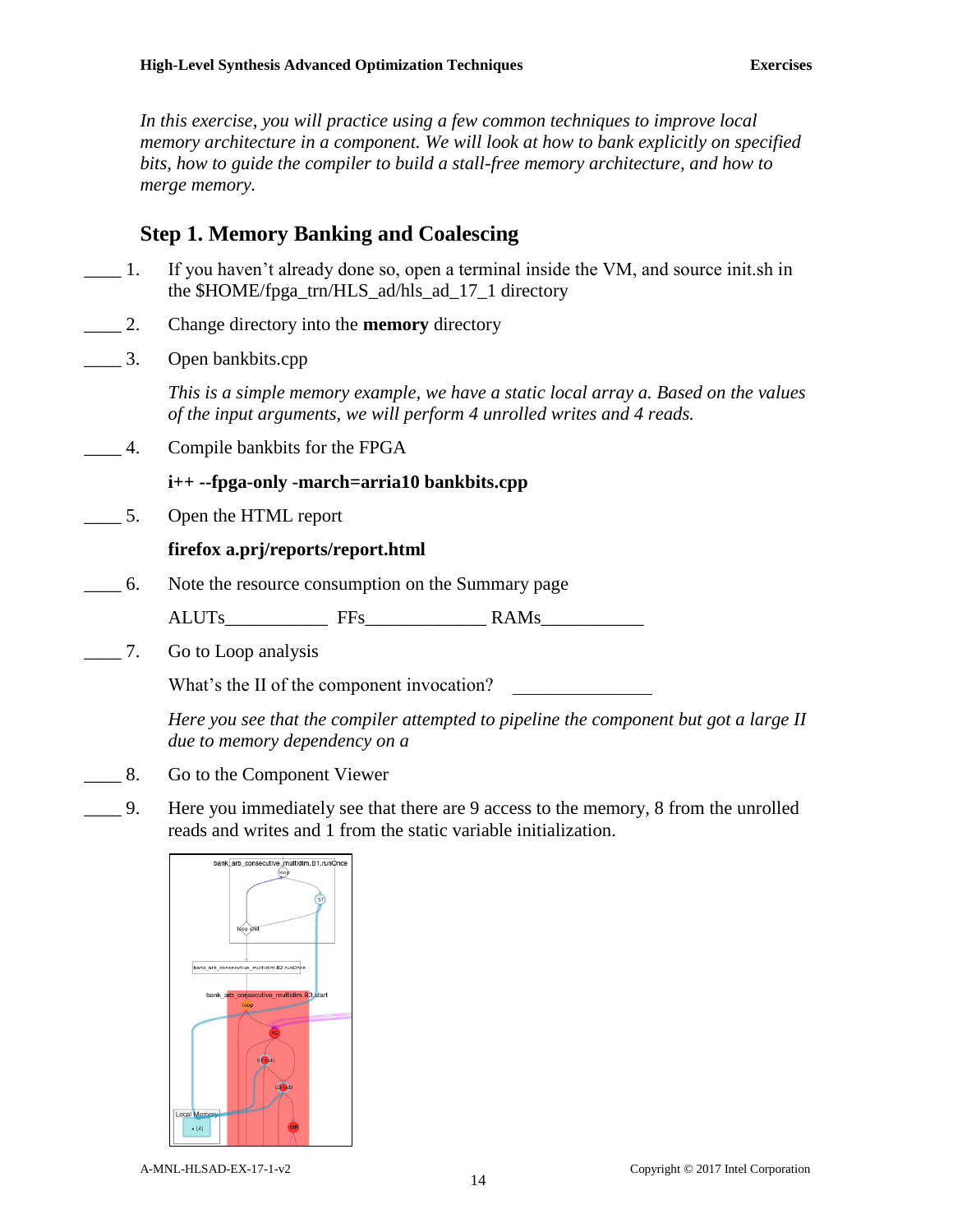\_\_\_\_ 10. Hover over the a[4] Local Memory



*You can see that the compiler ran this memory at 2x clock giving it 4 ports. It attempted to bank the memory on the lower bits but it was not able to coalesce or replicate.*

*Because there are 8 simultaneous access aggregating on 4 ports, these accesses are stallable and needs to be arbitrated*

\_\_\_\_ 11. Look in the Component Memory Viewer and enable just one bank



*Here again you see the 9 access aggregating on the 4 ports with the 8 simultaneous accesses being stallable.*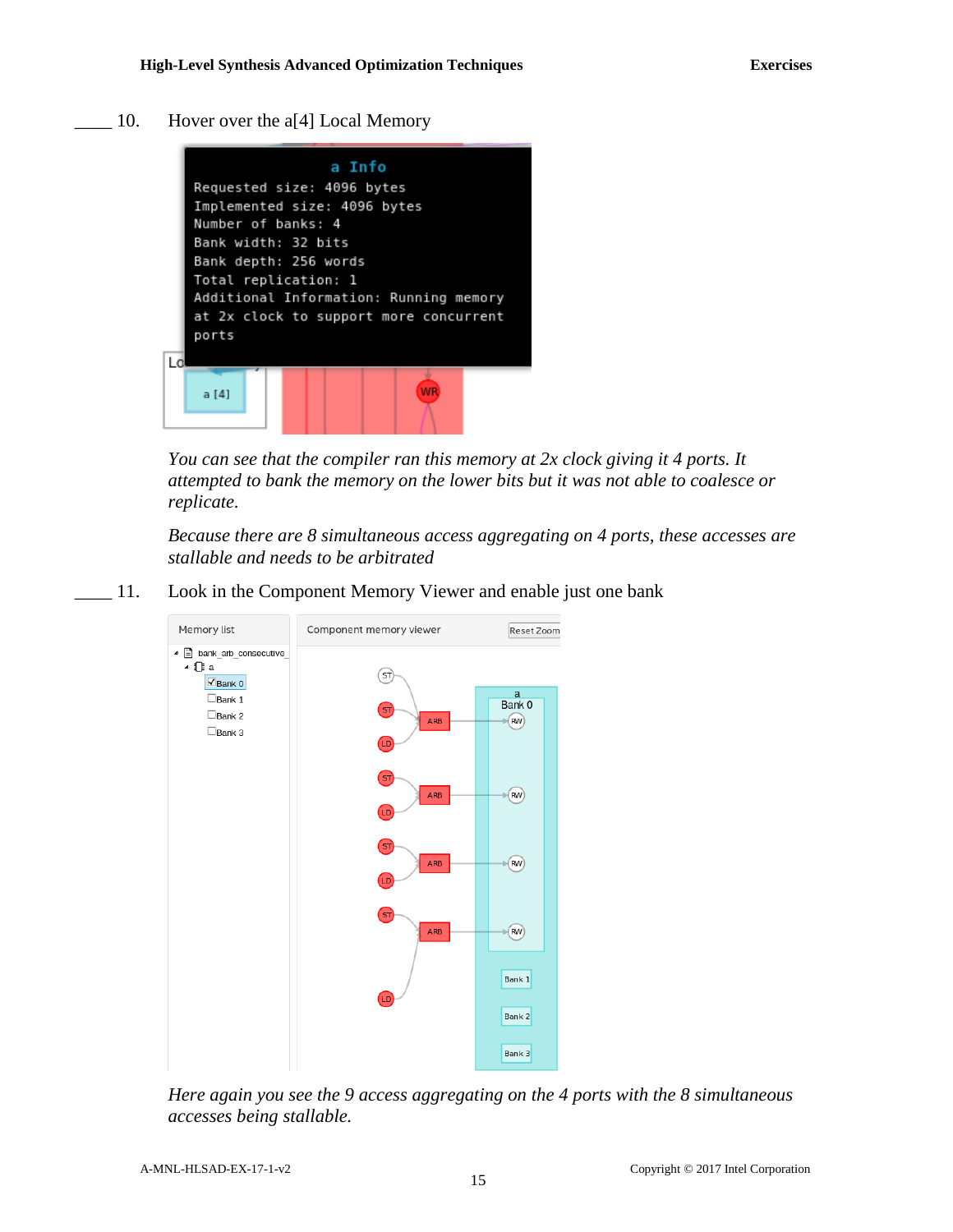- 12. Open bankbits.cpp if it's not already open
- \_\_\_\_ 13. Add the attribute to the memory **a** stating the static local memory only needs to be initialized at FPGA power up and not component reset.
- 14. Figure out the correct banking based on access pattern and use the hls bankbits attribute to set the bank bits.

*Hint: The only address bits where the 8 access differ is based on the loop variable i. The lowest dimention of the a array [128] uses 7 bits.*

\_\_\_\_ 15. Compile bankbits.cpp for FPGA

#### **i++ --fpga-only -march=arria10 bankbits.cpp**

- \_\_\_\_ 16. Open the HTML report
- \_\_\_\_ 17. Now much resource doesthe component take now?

ALUTs\_\_\_\_\_\_\_\_\_\_\_ FFs\_\_\_\_\_\_\_\_\_\_\_\_\_RAMs\_\_\_\_\_\_\_\_\_\_\_

18. Go to the component viewer and hover over the local memory



*As you can see from this report, we still have 4 banks but because we are not banking on the optimal bits, the local memory is no longer stallable.*

*We also reduced the number of access to 8 instead of 9.*

\_\_\_\_ 19. Go to the loop report.

*You should now see the component II is ~1*

*By improving the bankbits, we also improved the performance while reducing resource usage.*

\_\_\_\_ 20. Now lets see if we can also fix the original problem by simply changing the order of the index.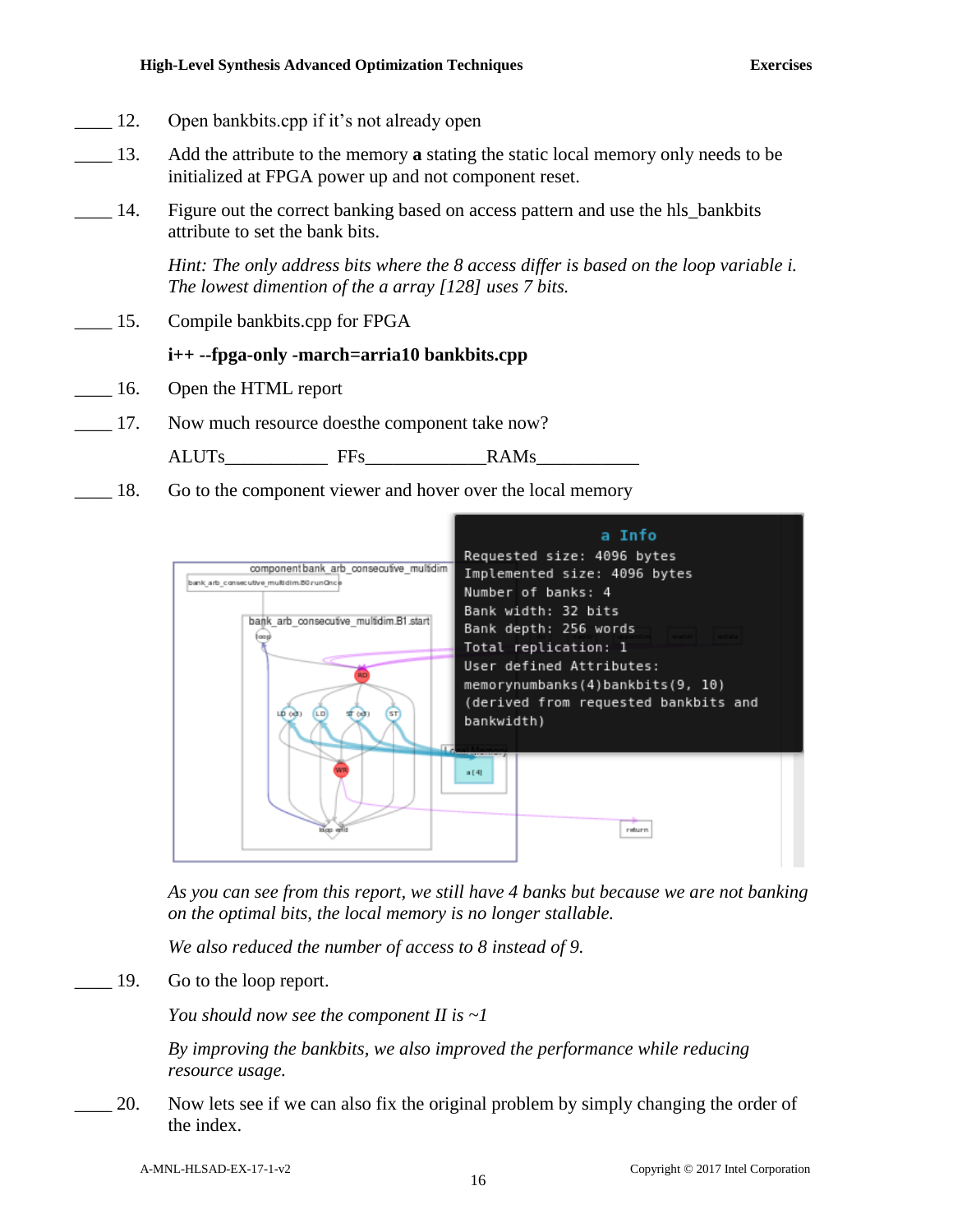#### **High-Level Synthesis Advanced Optimization Techniques Exercises**

- 21. Open bankbits.cpp if it's not already open.
- 22. Remove the bankbits attribute
- \_\_\_\_ 23. Change the order of the two lower indexes, **a** is now declared as

**static int a[2][128][4]**

- 24. Also, swap the two lower index locations in the reading and writing statements, anywhere **a** is accessed.
- \_\_\_\_ 25. Compile bankbits.cpp for FPGA

#### **i++ --fpga-only -march=arria10 bankbits.cpp**

- 26. Open the HTML report
- \_\_\_\_ 27. Go to the Component Memory Viewer, and hover over memory **a**



*You can see here that we are no longer separating the memory into banks but instead coalescing 4 access in to a wider 128 bit access.*

28. Go to the Loop report.

*You should see that the component invocation II is still 1*

29. Note the resource utilization

ALUTS: FFs RAMs

*You should see with automatic coalescing the interconnect is simpler, resulting in less resources used while maintaining the same high performance.*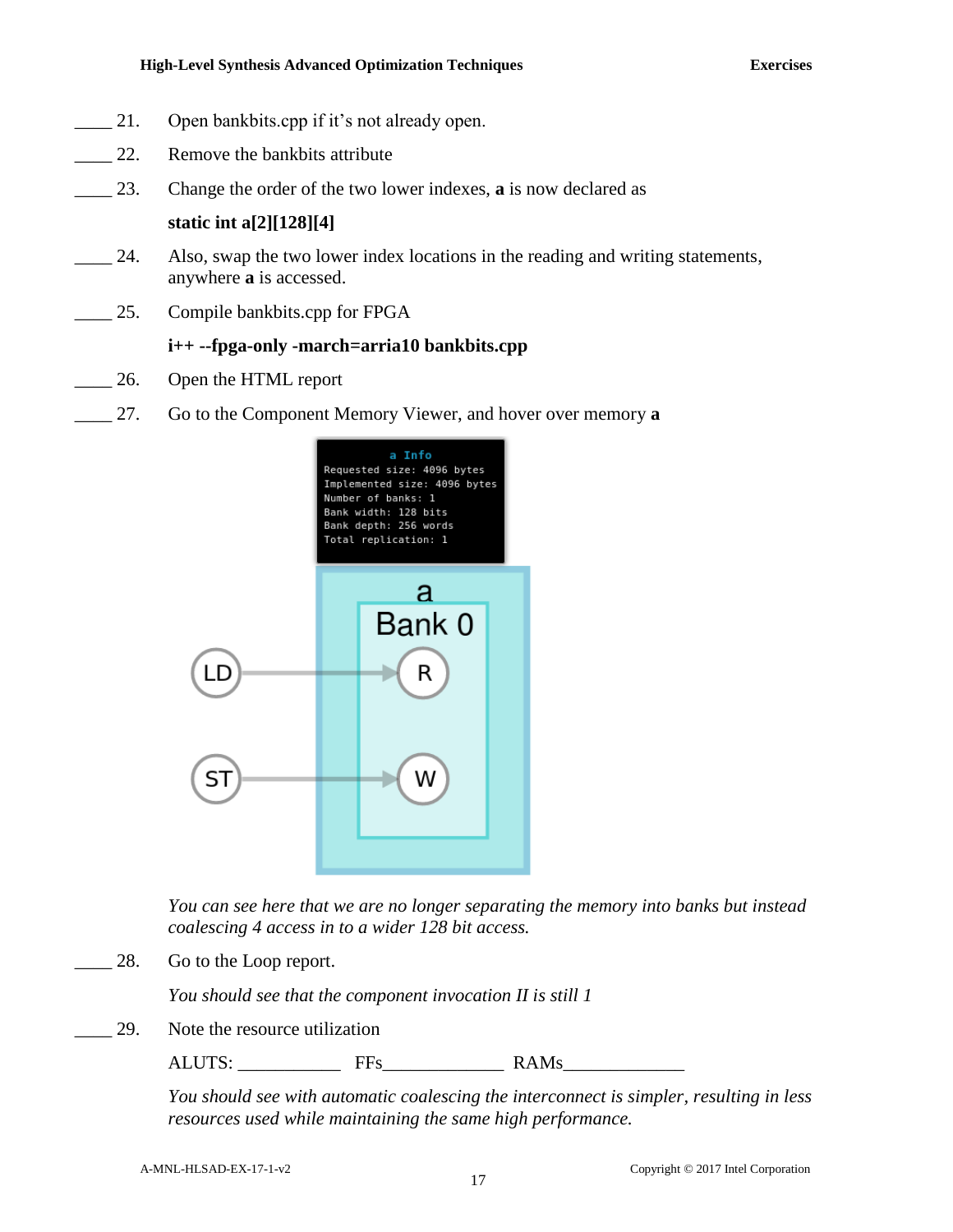| 30.                          | Open bankbits.cpp again                                                        |                                                                                                                                                         |                                                                                    |  |  |  |  |  |
|------------------------------|--------------------------------------------------------------------------------|---------------------------------------------------------------------------------------------------------------------------------------------------------|------------------------------------------------------------------------------------|--|--|--|--|--|
| $\overline{\phantom{0}}$ 31. | Keeping the array dimensions for $a$ , apply hls_numbanks(4)                   |                                                                                                                                                         |                                                                                    |  |  |  |  |  |
|                              | Lets examine the affect of banking on the lower bits now.                      |                                                                                                                                                         |                                                                                    |  |  |  |  |  |
| $\overline{\phantom{1}}$ 32. |                                                                                | Open the HTML report                                                                                                                                    |                                                                                    |  |  |  |  |  |
| 33.                          | What's the resource utilization now?                                           |                                                                                                                                                         |                                                                                    |  |  |  |  |  |
|                              |                                                                                |                                                                                                                                                         |                                                                                    |  |  |  |  |  |
| 34.                          |                                                                                | Examine the loop report as well as the memory report.                                                                                                   |                                                                                    |  |  |  |  |  |
|                              | Is banking now better or worse than automatic coalescing done by the compiler? |                                                                                                                                                         |                                                                                    |  |  |  |  |  |
|                              | <b>Step 2. Memory Merging</b>                                                  |                                                                                                                                                         |                                                                                    |  |  |  |  |  |
| 1.                           | Open depthwisemerge.cpp                                                        |                                                                                                                                                         |                                                                                    |  |  |  |  |  |
|                              |                                                                                | In this design, we have two local memory arrays but they access to them are always<br>mutually exclusive since the access switch on the use_a argument. |                                                                                    |  |  |  |  |  |
| $\overline{\phantom{1}}$ 2.  | Compile the component for FPGA                                                 |                                                                                                                                                         |                                                                                    |  |  |  |  |  |
|                              | i++ --fpga-only -march=arria10 depthwisemerge.cpp                              |                                                                                                                                                         |                                                                                    |  |  |  |  |  |
| $\overline{3}$ .             | Open the HTML report                                                           |                                                                                                                                                         |                                                                                    |  |  |  |  |  |
|                              | firefox a.prj/reports/report.html                                              |                                                                                                                                                         |                                                                                    |  |  |  |  |  |
| $\overline{4}$ .             |                                                                                |                                                                                                                                                         | In the HTML report note the resource consumption of the component                  |  |  |  |  |  |
|                              |                                                                                |                                                                                                                                                         |                                                                                    |  |  |  |  |  |
| 5.                           |                                                                                |                                                                                                                                                         | Examine the memory and/or the component for memory implementation.                 |  |  |  |  |  |
|                              | exclusive we can try to merge the memory to save resources.                    |                                                                                                                                                         | Since we have relatively shallow memories and that the accesses are mutually       |  |  |  |  |  |
|                              | Should this merge be depthwise or widthwise?                                   |                                                                                                                                                         |                                                                                    |  |  |  |  |  |
| $\frac{6}{1}$                |                                                                                |                                                                                                                                                         | In depthwise merge.cpp, use the hls_merge attribute on both a and b to merge them. |  |  |  |  |  |
| 7.                           | Compile the component for FPGA                                                 |                                                                                                                                                         |                                                                                    |  |  |  |  |  |
|                              | i++ --fpga-only -march=arria10 depthwisemerge.cpp                              |                                                                                                                                                         |                                                                                    |  |  |  |  |  |
| $\_\_\$ 8.                   | Open the HTML report                                                           |                                                                                                                                                         |                                                                                    |  |  |  |  |  |
|                              | firefox a.prj/reports/report.html                                              |                                                                                                                                                         |                                                                                    |  |  |  |  |  |
| $-9.$                        |                                                                                |                                                                                                                                                         | In the HTML report note the resource consumption of the component                  |  |  |  |  |  |
|                              |                                                                                |                                                                                                                                                         |                                                                                    |  |  |  |  |  |
| 10 <sup>1</sup>              |                                                                                |                                                                                                                                                         | Examine the memory and/or the component for memory implementation in the           |  |  |  |  |  |